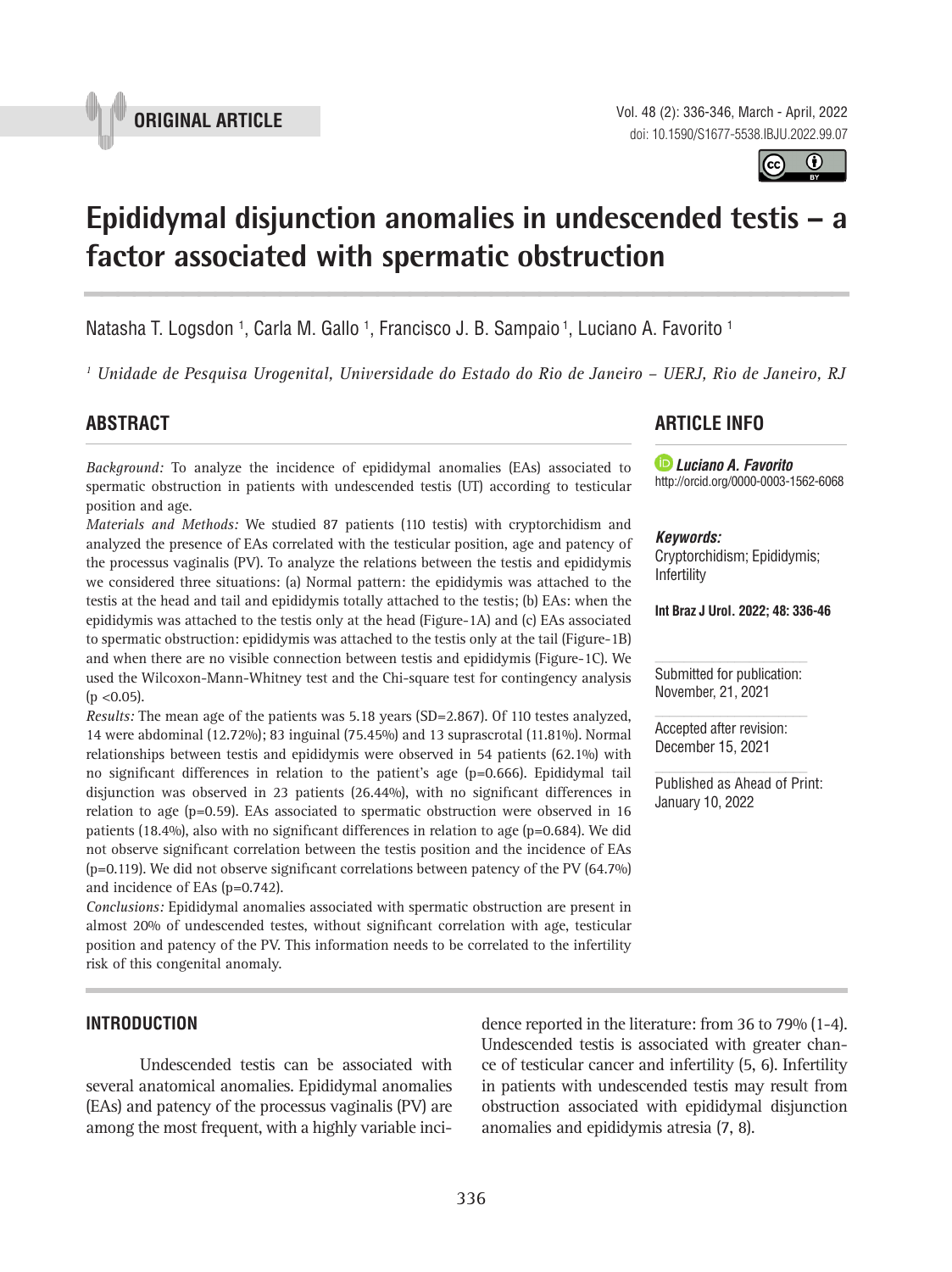Several studies have examined the relationship of EAs and patency of the PV (9-11). On the other hand, analysis of the correlation between the incidence of anomalies associated with spermatic obstruction in undescended testis (head disjunction and total epididymal disjunction) with testis position, patient age and patency of the PV are rare in literature.

We hypothesized that disjunction of epididymal head and total disjunction of epididymis are usual in undescended testes and more frequent in testes situated in high position and with patency of the PV. The aim of this article is to evaluate the incidence of epididymal anomalies associated with spermatic obstruction in patients with undescended testis (UT) according to testicular position, patient age and patency of the PV.

## **MATERIALS AND METHODS**

This retrospective single-center study was approved and was carried out in accordance with the ethical standards of the hospital's institutional committee on human experimentation - IRB number 30706720.8.0000.5259.

From January 2011 to January 2020, we studied 87 patients with cryptorchidism (110 testes). All patients underwent orchidopexy and the testes were divided into three groups according to their position: A) abdominal: testes located above the inner inguinal ring; B) inguinal: testes located between the inner and outer inguinal rings; and C) suprascrotal: testes located below the outer inguinal ring. During surgery, three parameters were analyzed: A) testicular position; B) relationship between testis and epididymis; and C) persistence of processus vaginalis (PV).

To analyze the relations between the testis and epididymis, we used a previous classification (12, 13): Type I - epididymis attached to the testis at the head and tail; Type II - epididymis totally attached to the testis; Type III - epididymis attached to the testis only at the head; Type IV - epididymis attached to the testis only at the tail; Type V - no visible connection between testis and epididymis; and Type VI - epi-

didymal atresia. Type I and II relationships are considered normal while the other types are considered epididymal anomalies (EAs) (12).

Figure-1 depicts the disjunction anomalies of the epididymis. The EAs with head disjunction and total disjunction (Type IV and V) were analyzed together because they can lead to infertility by the presence of a spermatic obstruction preventing the passage of sperm towards the epididymis, especially if they are present bilaterally in cases of undescended testis. To analyze the PV, we considered two situations: (a) complete obliteration of the PV between the internal inguinal ring and the upper pole of the testis; and (b) complete patency of the PV.

## **Statistical Analysis**

All parameters were statistically processed and graphically described. The Wilcoxon-Mann- -Whitney test was used for comparison of quantitative data (p <0.05). The Chi-square test was used to analyze the population contingency under study (p<0.05), calculated by Graph Pad.

# **RESULTS**

All the 87 patients were aged between 1 and 10 years (mean=5.18/SD=2.867). Of these patients, 29 (33.33%) had cryptorchidism on the right side, 35 (40.22%) on the left side and 23 (26.43%) were bilateral. Of 110 testes, 14 were abdominal (12.72%), 83 inguinal (75.45%) and 13 suprascrotal (11.81%). The correlation between EAs and patient age can be seen in Table-1. The relationships between testes position, epididymal anomalies and patency of the PV are reported in Table-2. In Table-3 we can observe all the data of the 87 studied patients.

We did not observe epididymal atresia (Type VI anomalies) in our sample. The normal relationships between testis and epididymis (Type I and II) were observed in 54 patients (62.1%), with no significant differences in relation to patient age (p=0.666). We observed normal relationships between testis and epididymis in 12 of the suprascrotal testes (92.3%); 50 of inguinal testes (60.2%) and 7 abdominal testes (50%).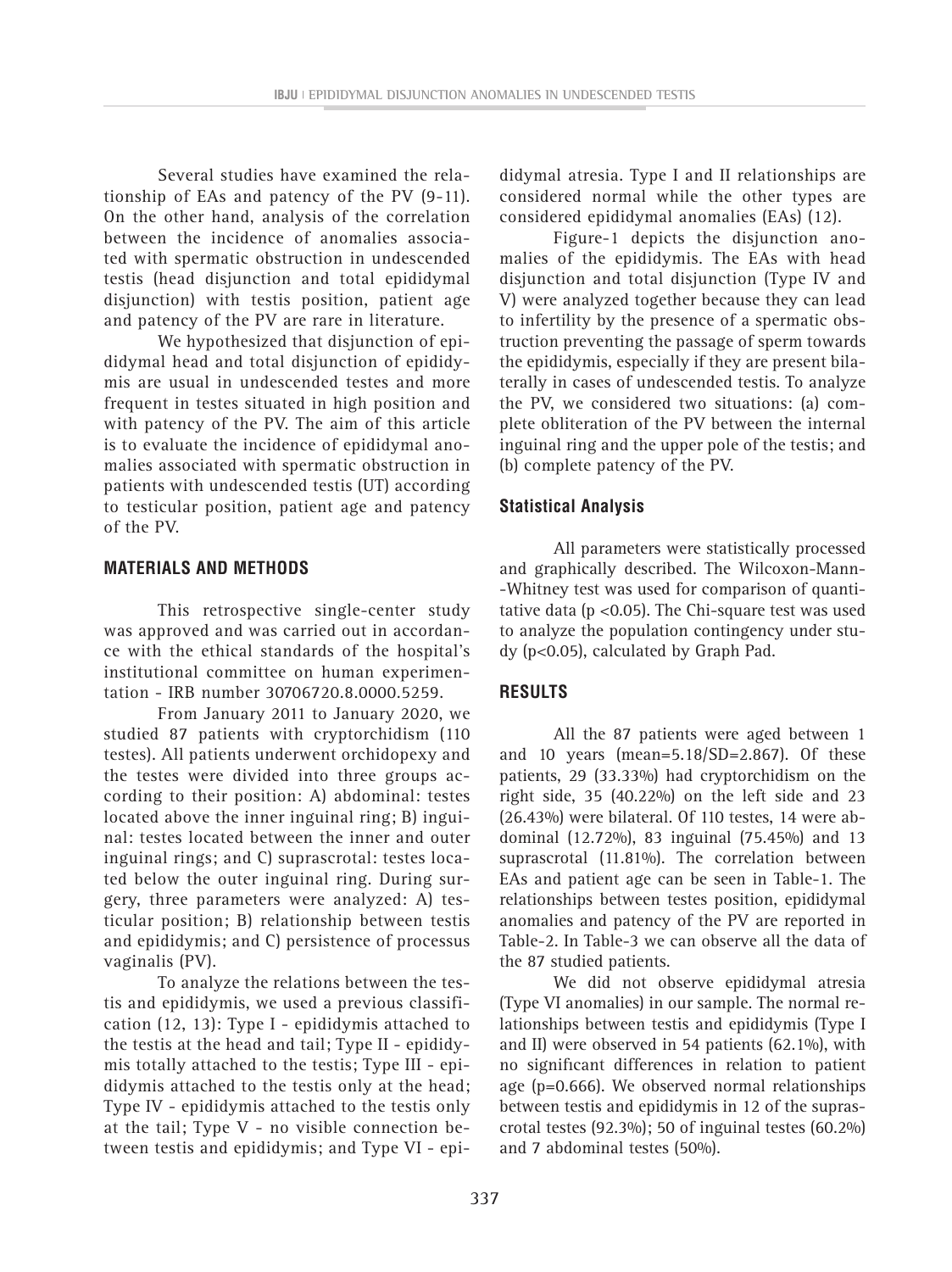**Figure 1 - Schematic drawing showing the epididymal disjunction anomalies: A) disjunction between testis and epididymal tail; B) disjunction between testis and epididymal head; and C) total disjunction between testis and epididymis.**



The disjunction of epididymal tail (Type III) was observed in 23 patients (25.3%), with no significant differences in relation to patient age (p=0.59). Disjunction of epididymal tail was observed in 5 (35.7%) of abdominal testes and 18 (21.7%) of inguinal testes. This anomaly was not observed in suprascrotal testes.

Disjunctions of epididymal head and total disjunction of epididymis (anomalies associated with spermatic obstruction - Types IV and V) were observed in 16 patients (18.4%), also with no significant differences in relation to patient age (p=0.684). The anomalies associated with spermatic obstruction were observed in 15 (18.1%) of the inguinal testes, 2 (14.3%) of the abdominal testes and only 1 (7.7%) of the suprascrotal testes.

We did not observe significant correlation between the testis position and the incidence of

**Table 1 - The table shows the correlation between epidididymal anomalies with age in patients with undescended testis. The relationships between testis and epididymis was classified as Type I when epididymis attached to the testis at the head and tail; Type II - epididymis totally attached to the testis; Type III.**

| Relationships Between Testis and<br>Epididymis                                           |       | Age (years)  |                               |          |      |           |       |  |
|------------------------------------------------------------------------------------------|-------|--------------|-------------------------------|----------|------|-----------|-------|--|
|                                                                                          |       | 1 to 2 years | 3 to 5 years<br>6 to 10 years | Total    | Mean | <b>SD</b> |       |  |
|                                                                                          |       | $N(\% )$     | $N(\% )$                      | $N(\% )$ |      |           |       |  |
|                                                                                          | No    | 5(29.4)      | 12(42.9)                      | 16(38.1) | 33   | 5,48      | 2,917 |  |
| Normal Relationship<br>(Types I and II)                                                  | Yes   | 12(70.6)     | 16(57.1)                      | 26(61.9) | 54   | 5,00      | 2,848 |  |
|                                                                                          | Total | 17(100)      | 28(100)                       | 42(100)  | 87   | 5,18      | 2,867 |  |
|                                                                                          | No    | 13(76.5)     | 19(67.9)                      | 33(78.6) | 65   | 5,22      | 2,923 |  |
| Epididymal Tail Disjunction<br>(Type III)                                                | Yes   | 4(23.5)      | 9(32.1)                       | 9(21.4)  | 22   | 5,09      | 2,759 |  |
|                                                                                          | Total | 17(100)      | 28(100)                       | 42(100)  | 87   | 5,18      | 2,867 |  |
| Epididymal Disjunctions<br>associated to spermatic<br>obstruction (Types IV<br>and $V$ ) | No    | 15(88.2)     | 23(82.1)                      | 33(78.6) | 71   | 5,00      | 2,788 |  |
|                                                                                          | Yes   | 2(11.8)      | 5(17.9)                       | 9(21.4)  | 16   | 6,00      | 3,162 |  |
|                                                                                          | Total | 17(100)      | 28(100)                       | 42(100)  | 87   | 5,18      | 2,867 |  |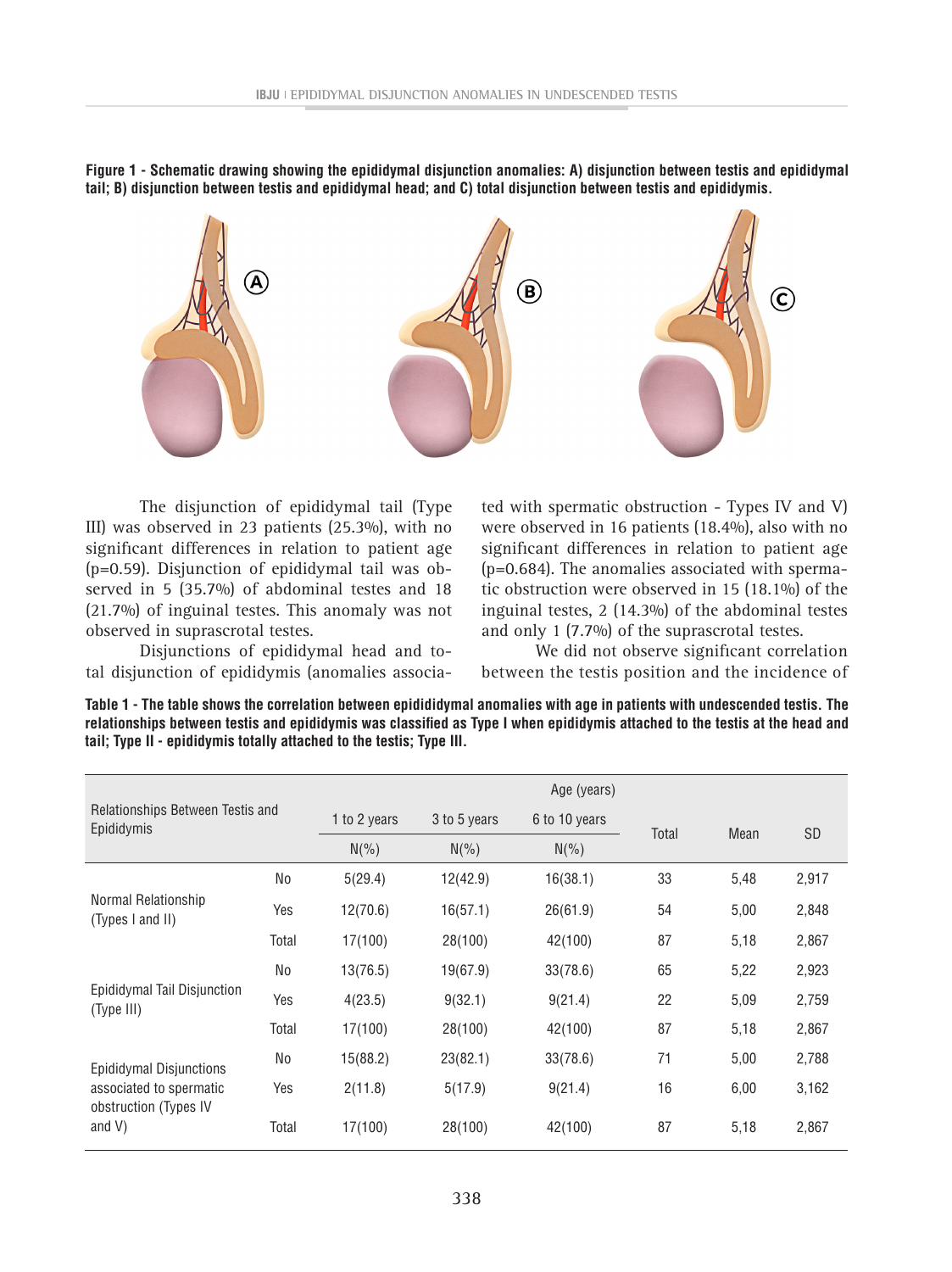**Table 2 - The table shows the correlation between epidididymal anomalies with testicular position and patency of processus vaginalis in 87 patients studied. The relationships between testis and epididymis was classified as Type I when epididymis attached to the testis at the head and tail; Type II - epididymis totally attached to the testis; Type III - epididymis attached to the testis only at the head; Type IV - epididymis attached to the testis only at the tail; Type V – no visible connection between the testis and epididymis.**

| RELATIONSHIPS BETWEEN TESTIS AND EPIDIDIMYS          | TESTICULAR POSITION |          | PROCESSUS VAGINALIS       |             |            |
|------------------------------------------------------|---------------------|----------|---------------------------|-------------|------------|
|                                                      | Abdominal           | Canal    | Supra-<br><b>Escrotal</b> | <b>Open</b> | Close      |
|                                                      | $n$ (%)             | $n$ (%)  | $n$ (%)                   | $n$ (%)     | $n$ (%)    |
| Normal (Types I and II)                              | 7(50)               | 50(60.2) | 12(92.3)                  | 45 (60.8)   | 24 (66.7)  |
| Tail disjunction (Type III)                          | 5(35.7)             | 18(21.7) | 0                         | 17(23)      | 6(16.7)    |
| Anomalies Associated to Infertility (Types IV and V) | 2(14.3)             | 15(18.1) | $1(7.7\%)$                | 12(16.2)    | 6(16.7)    |
| <b>Total</b>                                         | 14 (100)            | 83 (100) | 13 (100)                  | 74 (67.27)  | 36 (32.72) |

epididymal anomalies in our sample (p=0.119). We observed 13 patients (11.31%) with bilateral cryptorchidism. In these 13 patients, 8 of them (61.53%) had epididymal anomalies and in 3 of them (23.07%) the epididymal anomalies were bilateral. In bilateral cases of undescended testis the anomalies associated with spermatic obstruction (Types IV and V) were observed in 6 cases (46.15%) and in 2 of them (15.38%) the patients had total disjunction between the testis and epididymis (Type 5) in both sides (Table-3).

Open PV was found in 74 cases (64.7%) of cryptorchidism. We did not observe significant correlations between patency of the PV and incidence of EAs (p=0.742). The normal relationships (Type I and Type II) occurred in 24 (66.7%) of the cases of PV obliterated and in 45 (60.8%) of the cases of PV patency. Epididymal tail disjunction occurred in 6 cases (16.7%) in obliterated PV and 17 cases (23%) in patency of the PV, and the anomalies associated with infertility (Types IV and V) were observed in 6 cases (16.7%) of obliterated PV and 12 cases (16.2%) of patency of the PV.

#### **DISCUSSION**

Epididymal anomalies can occur due to abnormal involution of the mesonephric duct adjacent to the testis (1). The epididymal body and vasal structure arise from the mesonephric tubules and Wolffian duct (14). The union between rete testis and mesonephric tubules begins at around 12 weeks of gestation (14). The epididymal anomalies of disjunction can be explained by the difference in the embryological origin of the epididymis from the mesonephric duct or by changes in vascularization during the development of the mesonephric tubules and their fusion with the testicular tubules (15).

Knowledge of EA associated with cryptorchidism is relevant in clinical practice to prevent accidents during orchidopexy and to counsel patients and predict infertility in the future, such as in cases of epididymis atresia, disjunction of epididymal head and total disjunction between the testis and epididymis (16, 17).

Turek et al. (12) found high incidence of EAs associated with cryptorchidism in the literature (1, 18, 19). The author considered it to be a consequence of the lack of definition of the normal pattern of the anatomy of the epididymis in the several studies. In a recent paper (11), with the same standard proposed by Turek et al. (12) to analyze the relationship between the testis and epididymis, the authors found incidence of more than 30% EAs (disjunction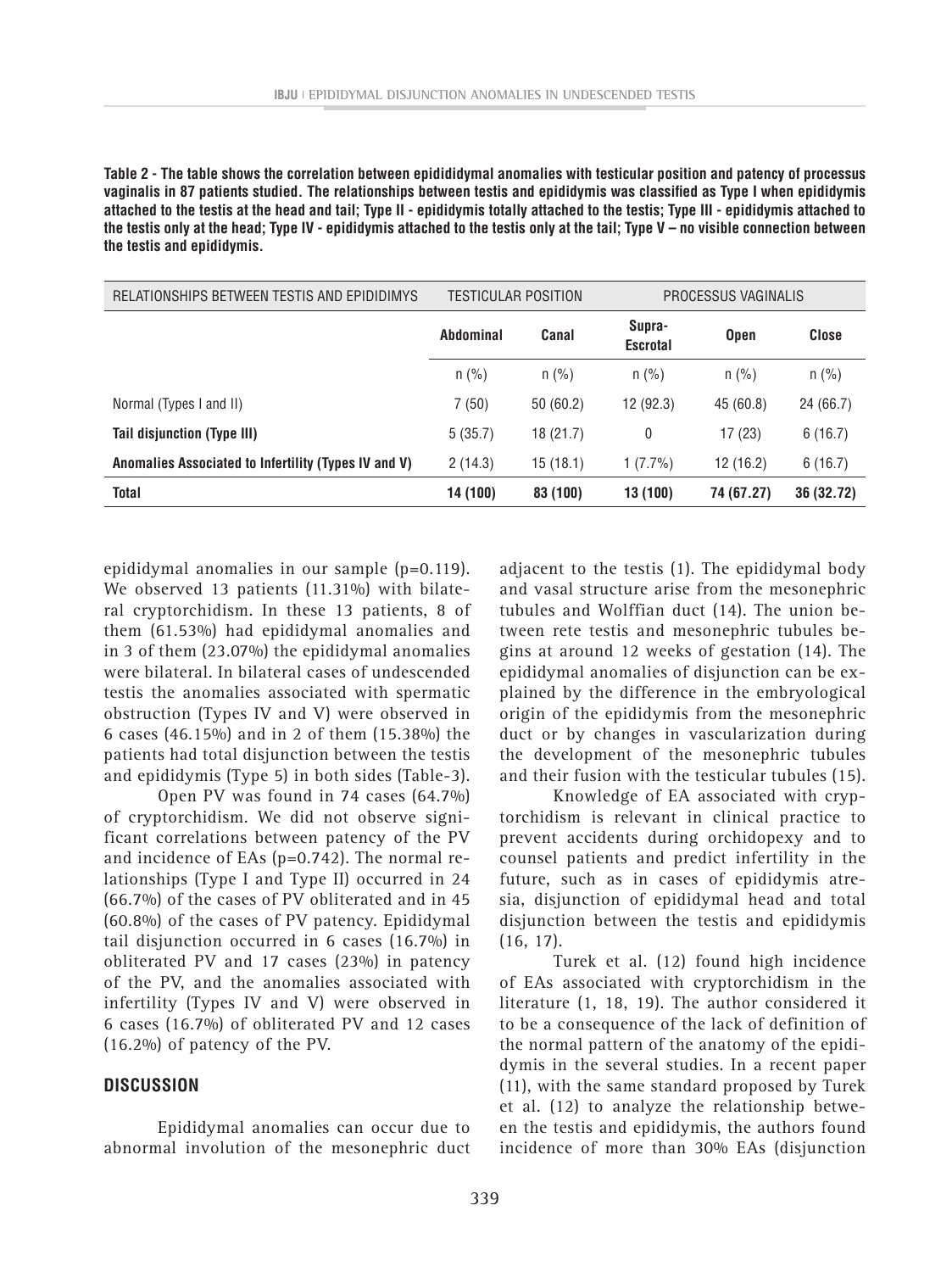**Table 3 - The table shows the data in 87 studied patients with cryptorchidism in order of age. Type I - epididymis attached to the testis at the head and tail; Type II - epididymis totally attached to the testis; Type III - epididymis attached to the testis only at the head; Type IV - epididymis attached to the testis only at the tail; Type V – no visible connection between testis and epididymis; and Type VI – epididymal atresia.**

| <b>PATIENTS</b>           | AGE     | SIDE  | <b>POSITION</b> | EPIDIDYMIS       | PROCESSUS VAGINALIS |
|---------------------------|---------|-------|-----------------|------------------|---------------------|
| $\mathbf{1}$              | 1 year  | Right | Inguinal        | Type I           | Patent              |
| $\mathbf{1}$              | 1 year  | Left  | Inguinal        | Patent<br>Type I |                     |
| $\overline{c}$            | 1 year  | Left  | Inguinal        | Type V           | Patent              |
| $\ensuremath{\mathsf{3}}$ | 1 year  | Right | Abdominal       | Type III         | Patent              |
| $\overline{4}$            | 1 year  | Right | Abdominal       | Type III         | Patent              |
| 5                         | 1 year  | Right | Abdominal       | Type II          | Patent              |
| $\,6\,$                   | 1 year  | Left  | Inguinal        | Type V           | Patent              |
| $\overline{7}$            | 1 year  | Right | Inguinal        | Type I           | Patent              |
| $\overline{7}$            | 1 year  | Left  | Inguinal        | Type I           | Patent              |
| 8                         | 1 year  | Left  | Inguinal        | Type I           | Patent              |
| $\boldsymbol{9}$          | 1 year  | Left  | Inguinal        | Type I           | Patent              |
| 10                        | 1 year  | Right | Suprascrotal    | Type I           | Patent              |
| 11                        | 1 year  | Right | Suprascrotal    | Type I           | Patent              |
| 12                        | 2 years | Right | Inguinal        | Type I           | Patent              |
| 12                        | 2 years | Left  | Inguinal        | Type III         | Patent              |
| 13                        | 2 years | Right | Inguinal        | Type II          | Obliterated         |
|                           |         |       |                 |                  |                     |
| <b>PATIENTS</b>           | AGE     | SIDE  | <b>POSITION</b> | EPIDIDYMIS       | PROCESSUS VAGINALIS |
| 14                        | 2 years | Left  | Inguinal        | Type III         | Patent              |
| 15                        | 2 years | Right | Inguinal        | Type I           | Patent              |
| 16                        | 2 years | Right | Inguinal        | Type II          | Obliterated         |
| 17                        | 2 years | Right | Suprascrotal    | Type I           | Obliterated         |
| 17                        | 2 years | Left  | Suprascrotal    | Type II          | Obliterated         |
| 18                        | 3 years | Right | Suprascrotal    | Type II          | Obliterated         |
| 19                        | 3 years | Left  | Inguinal        | Type I           | Patent              |
| 20                        | 3 years | Left  | Abdominal       | Type III         | Patent              |
| 21                        | 3 years | Right | Inguinal        | Type IV          | Obliterated         |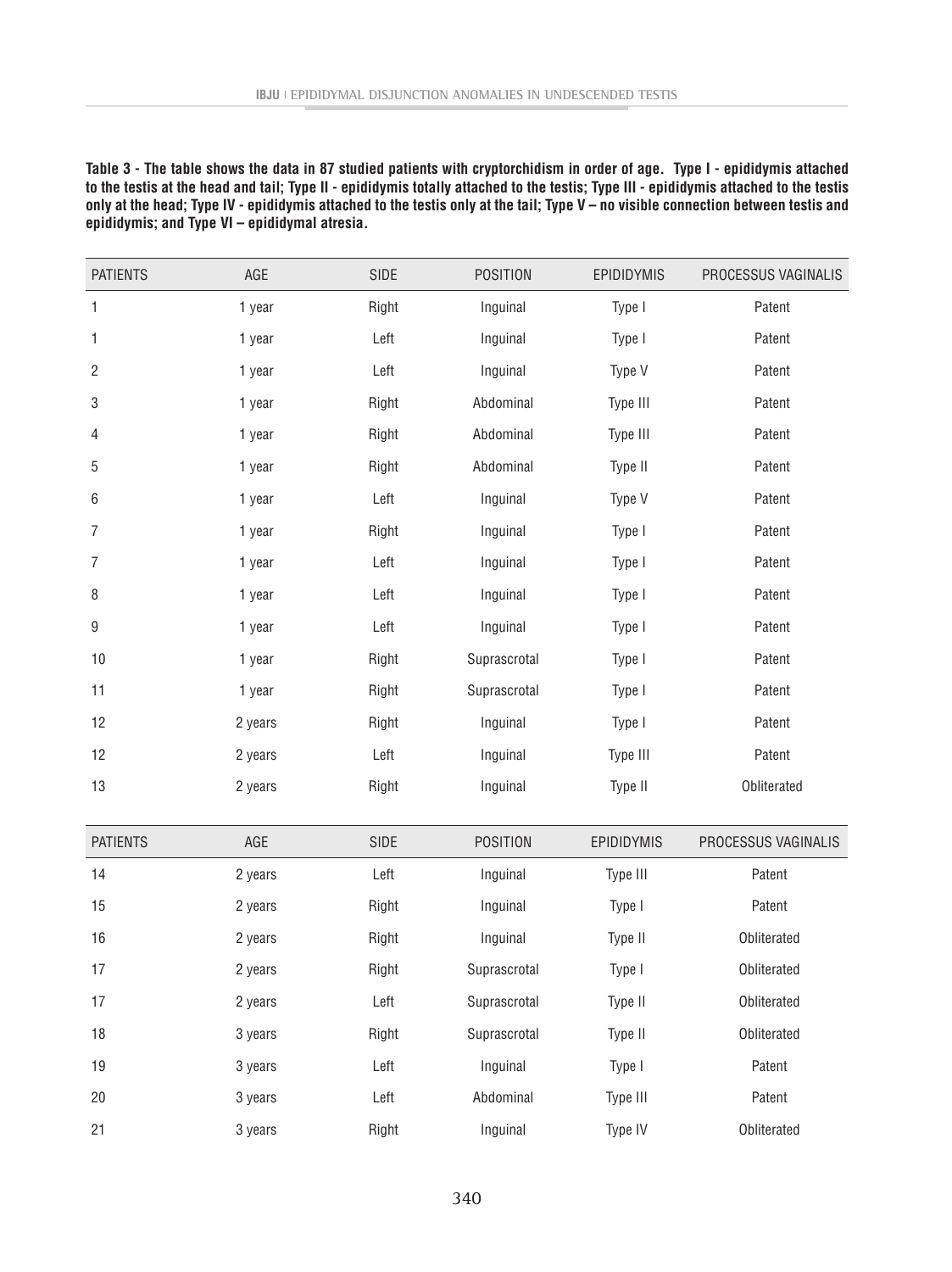| Left<br>22<br>Type II<br>3 years<br>Abdominal<br>Patent<br>Left<br>23<br>Abdominal<br>Type II<br>Patent<br>3 years<br>24<br>Right<br>Inguinal<br>Type I<br>Patent<br>3 years<br>25<br>Type III<br>3 years<br>Right<br>Abdominal<br>Patent<br>26<br>Right<br>Inguinal<br>Type I<br>Patent<br>3 years<br>Left<br>Obliterated<br>27<br>Inguinal<br>Type I<br>3 years<br>28<br>3 years<br>Right<br>Abdominal<br>Type III<br>Patent<br>29<br>Right<br>Inguinal<br>Type I<br>Patent<br>3 years<br>PROCESSUS VAGINALIS<br><b>PATIENTS</b><br>AGE<br>SIDE<br><b>POSITION</b><br>EPIDIDYMIS<br>Patent<br>30<br>3 years<br>Right<br>Inguinal<br>Type I<br>30<br>Left<br>Obliterated<br>Inguinal<br>Type I<br>3 years<br>31<br>Right<br>Inguinal<br>Type III<br>Patent<br>3 years<br>32<br>Inguinal<br>Type I<br>Patent<br>4 years<br>Right<br>33<br>Left<br>Type III<br>4 years<br>Inguinal<br>Patent<br>34<br>Right<br>Inguinal<br>Type I<br>Patent<br>4 years<br>34<br>Left<br>Type I<br>Patent<br>4 years<br>Inguinal<br>35<br>4 years<br>Right<br>Inguinal<br>Type I<br>Patent<br>35<br>Left<br>Inguinal<br>Type IV<br>Patent<br>4 years<br>Type III<br>36<br>Left<br>Inguinal<br>Patent<br>4 years<br>37<br>4 years<br>Inguinal<br>Type I<br>Patent<br>Right<br>Left<br>Type I<br>37<br>Inguinal<br>Patent<br>4 years<br>4 years<br>Right<br>Inguinal<br>Type I<br>Patent<br>38<br>Left<br>Type IV<br>39<br>Inguinal<br>Patent<br>4 years<br>Type III<br>40<br>4 years<br>Left<br>Inguinal<br>Patent<br>Left<br>Inguinal<br>Type III<br>Patent<br>41<br>4 years<br>42<br>Left<br>Suprascrotal<br>Type V<br>Patent<br>4 years<br>43<br>5 years<br>Left<br>Inguinal<br>Type III<br>Patent<br>Patent<br>44<br>Right<br>Abdominal<br>Type I<br>5 years | 21 | 3 years | Left | Inguinal | Type I | Patent |
|-----------------------------------------------------------------------------------------------------------------------------------------------------------------------------------------------------------------------------------------------------------------------------------------------------------------------------------------------------------------------------------------------------------------------------------------------------------------------------------------------------------------------------------------------------------------------------------------------------------------------------------------------------------------------------------------------------------------------------------------------------------------------------------------------------------------------------------------------------------------------------------------------------------------------------------------------------------------------------------------------------------------------------------------------------------------------------------------------------------------------------------------------------------------------------------------------------------------------------------------------------------------------------------------------------------------------------------------------------------------------------------------------------------------------------------------------------------------------------------------------------------------------------------------------------------------------------------------------------------------------------------------------------------------------------------------------------------------------------------------------|----|---------|------|----------|--------|--------|
|                                                                                                                                                                                                                                                                                                                                                                                                                                                                                                                                                                                                                                                                                                                                                                                                                                                                                                                                                                                                                                                                                                                                                                                                                                                                                                                                                                                                                                                                                                                                                                                                                                                                                                                                               |    |         |      |          |        |        |
|                                                                                                                                                                                                                                                                                                                                                                                                                                                                                                                                                                                                                                                                                                                                                                                                                                                                                                                                                                                                                                                                                                                                                                                                                                                                                                                                                                                                                                                                                                                                                                                                                                                                                                                                               |    |         |      |          |        |        |
|                                                                                                                                                                                                                                                                                                                                                                                                                                                                                                                                                                                                                                                                                                                                                                                                                                                                                                                                                                                                                                                                                                                                                                                                                                                                                                                                                                                                                                                                                                                                                                                                                                                                                                                                               |    |         |      |          |        |        |
|                                                                                                                                                                                                                                                                                                                                                                                                                                                                                                                                                                                                                                                                                                                                                                                                                                                                                                                                                                                                                                                                                                                                                                                                                                                                                                                                                                                                                                                                                                                                                                                                                                                                                                                                               |    |         |      |          |        |        |
|                                                                                                                                                                                                                                                                                                                                                                                                                                                                                                                                                                                                                                                                                                                                                                                                                                                                                                                                                                                                                                                                                                                                                                                                                                                                                                                                                                                                                                                                                                                                                                                                                                                                                                                                               |    |         |      |          |        |        |
|                                                                                                                                                                                                                                                                                                                                                                                                                                                                                                                                                                                                                                                                                                                                                                                                                                                                                                                                                                                                                                                                                                                                                                                                                                                                                                                                                                                                                                                                                                                                                                                                                                                                                                                                               |    |         |      |          |        |        |
|                                                                                                                                                                                                                                                                                                                                                                                                                                                                                                                                                                                                                                                                                                                                                                                                                                                                                                                                                                                                                                                                                                                                                                                                                                                                                                                                                                                                                                                                                                                                                                                                                                                                                                                                               |    |         |      |          |        |        |
|                                                                                                                                                                                                                                                                                                                                                                                                                                                                                                                                                                                                                                                                                                                                                                                                                                                                                                                                                                                                                                                                                                                                                                                                                                                                                                                                                                                                                                                                                                                                                                                                                                                                                                                                               |    |         |      |          |        |        |
|                                                                                                                                                                                                                                                                                                                                                                                                                                                                                                                                                                                                                                                                                                                                                                                                                                                                                                                                                                                                                                                                                                                                                                                                                                                                                                                                                                                                                                                                                                                                                                                                                                                                                                                                               |    |         |      |          |        |        |
|                                                                                                                                                                                                                                                                                                                                                                                                                                                                                                                                                                                                                                                                                                                                                                                                                                                                                                                                                                                                                                                                                                                                                                                                                                                                                                                                                                                                                                                                                                                                                                                                                                                                                                                                               |    |         |      |          |        |        |
|                                                                                                                                                                                                                                                                                                                                                                                                                                                                                                                                                                                                                                                                                                                                                                                                                                                                                                                                                                                                                                                                                                                                                                                                                                                                                                                                                                                                                                                                                                                                                                                                                                                                                                                                               |    |         |      |          |        |        |
|                                                                                                                                                                                                                                                                                                                                                                                                                                                                                                                                                                                                                                                                                                                                                                                                                                                                                                                                                                                                                                                                                                                                                                                                                                                                                                                                                                                                                                                                                                                                                                                                                                                                                                                                               |    |         |      |          |        |        |
|                                                                                                                                                                                                                                                                                                                                                                                                                                                                                                                                                                                                                                                                                                                                                                                                                                                                                                                                                                                                                                                                                                                                                                                                                                                                                                                                                                                                                                                                                                                                                                                                                                                                                                                                               |    |         |      |          |        |        |
|                                                                                                                                                                                                                                                                                                                                                                                                                                                                                                                                                                                                                                                                                                                                                                                                                                                                                                                                                                                                                                                                                                                                                                                                                                                                                                                                                                                                                                                                                                                                                                                                                                                                                                                                               |    |         |      |          |        |        |
|                                                                                                                                                                                                                                                                                                                                                                                                                                                                                                                                                                                                                                                                                                                                                                                                                                                                                                                                                                                                                                                                                                                                                                                                                                                                                                                                                                                                                                                                                                                                                                                                                                                                                                                                               |    |         |      |          |        |        |
|                                                                                                                                                                                                                                                                                                                                                                                                                                                                                                                                                                                                                                                                                                                                                                                                                                                                                                                                                                                                                                                                                                                                                                                                                                                                                                                                                                                                                                                                                                                                                                                                                                                                                                                                               |    |         |      |          |        |        |
|                                                                                                                                                                                                                                                                                                                                                                                                                                                                                                                                                                                                                                                                                                                                                                                                                                                                                                                                                                                                                                                                                                                                                                                                                                                                                                                                                                                                                                                                                                                                                                                                                                                                                                                                               |    |         |      |          |        |        |
|                                                                                                                                                                                                                                                                                                                                                                                                                                                                                                                                                                                                                                                                                                                                                                                                                                                                                                                                                                                                                                                                                                                                                                                                                                                                                                                                                                                                                                                                                                                                                                                                                                                                                                                                               |    |         |      |          |        |        |
|                                                                                                                                                                                                                                                                                                                                                                                                                                                                                                                                                                                                                                                                                                                                                                                                                                                                                                                                                                                                                                                                                                                                                                                                                                                                                                                                                                                                                                                                                                                                                                                                                                                                                                                                               |    |         |      |          |        |        |
|                                                                                                                                                                                                                                                                                                                                                                                                                                                                                                                                                                                                                                                                                                                                                                                                                                                                                                                                                                                                                                                                                                                                                                                                                                                                                                                                                                                                                                                                                                                                                                                                                                                                                                                                               |    |         |      |          |        |        |
|                                                                                                                                                                                                                                                                                                                                                                                                                                                                                                                                                                                                                                                                                                                                                                                                                                                                                                                                                                                                                                                                                                                                                                                                                                                                                                                                                                                                                                                                                                                                                                                                                                                                                                                                               |    |         |      |          |        |        |
|                                                                                                                                                                                                                                                                                                                                                                                                                                                                                                                                                                                                                                                                                                                                                                                                                                                                                                                                                                                                                                                                                                                                                                                                                                                                                                                                                                                                                                                                                                                                                                                                                                                                                                                                               |    |         |      |          |        |        |
|                                                                                                                                                                                                                                                                                                                                                                                                                                                                                                                                                                                                                                                                                                                                                                                                                                                                                                                                                                                                                                                                                                                                                                                                                                                                                                                                                                                                                                                                                                                                                                                                                                                                                                                                               |    |         |      |          |        |        |
|                                                                                                                                                                                                                                                                                                                                                                                                                                                                                                                                                                                                                                                                                                                                                                                                                                                                                                                                                                                                                                                                                                                                                                                                                                                                                                                                                                                                                                                                                                                                                                                                                                                                                                                                               |    |         |      |          |        |        |
|                                                                                                                                                                                                                                                                                                                                                                                                                                                                                                                                                                                                                                                                                                                                                                                                                                                                                                                                                                                                                                                                                                                                                                                                                                                                                                                                                                                                                                                                                                                                                                                                                                                                                                                                               |    |         |      |          |        |        |
|                                                                                                                                                                                                                                                                                                                                                                                                                                                                                                                                                                                                                                                                                                                                                                                                                                                                                                                                                                                                                                                                                                                                                                                                                                                                                                                                                                                                                                                                                                                                                                                                                                                                                                                                               |    |         |      |          |        |        |
|                                                                                                                                                                                                                                                                                                                                                                                                                                                                                                                                                                                                                                                                                                                                                                                                                                                                                                                                                                                                                                                                                                                                                                                                                                                                                                                                                                                                                                                                                                                                                                                                                                                                                                                                               |    |         |      |          |        |        |
|                                                                                                                                                                                                                                                                                                                                                                                                                                                                                                                                                                                                                                                                                                                                                                                                                                                                                                                                                                                                                                                                                                                                                                                                                                                                                                                                                                                                                                                                                                                                                                                                                                                                                                                                               |    |         |      |          |        |        |
|                                                                                                                                                                                                                                                                                                                                                                                                                                                                                                                                                                                                                                                                                                                                                                                                                                                                                                                                                                                                                                                                                                                                                                                                                                                                                                                                                                                                                                                                                                                                                                                                                                                                                                                                               |    |         |      |          |        |        |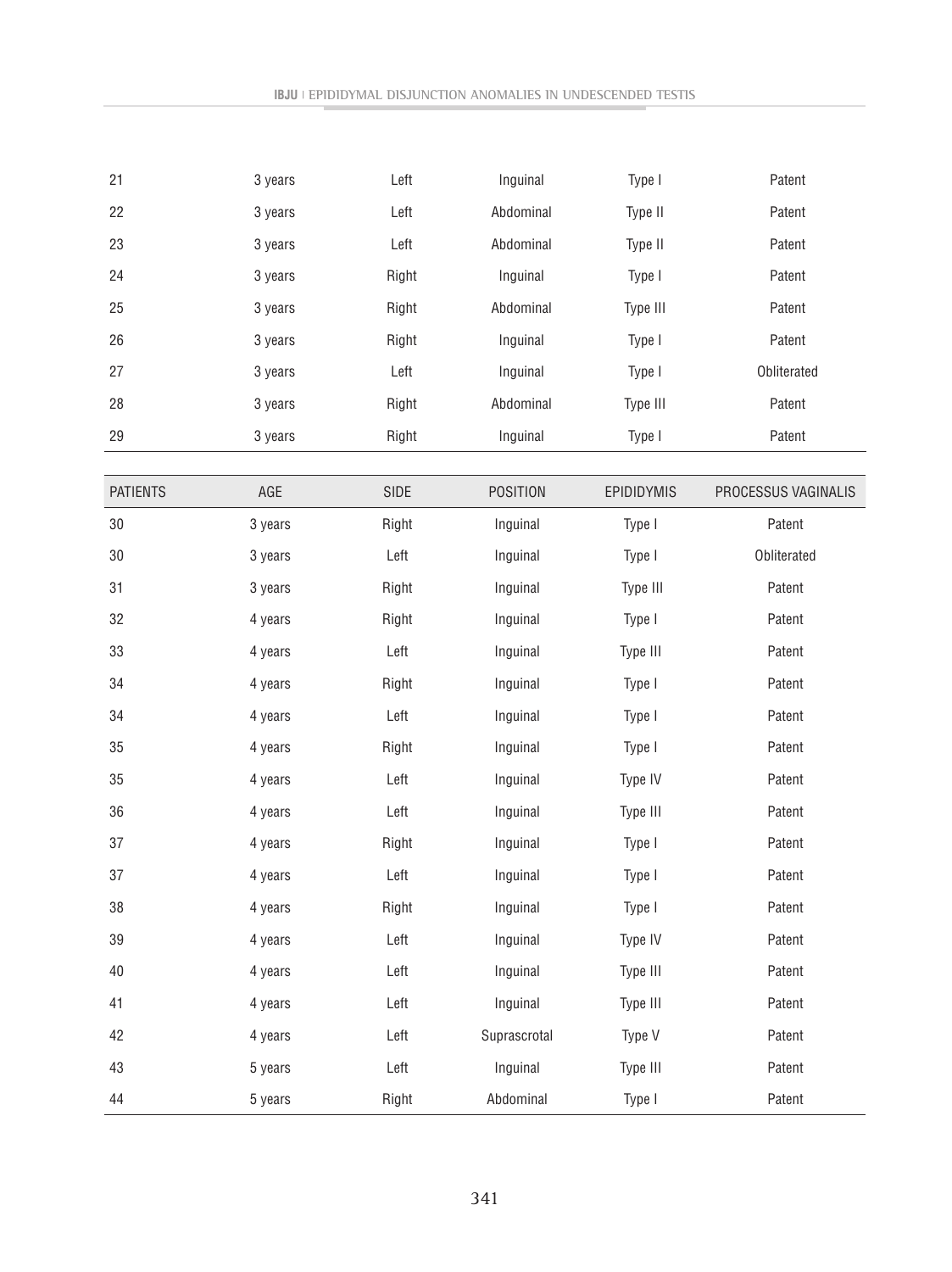| <b>PATIENTS</b> | AGE     | SIDE  | <b>POSITION</b> | EPIDIDYMIS         | PROCESSUS VAGINALIS |
|-----------------|---------|-------|-----------------|--------------------|---------------------|
| 45              | 5 years | Left  | Inguinal        | Type II            | Patent              |
| 46              | 6 years | Left  | Inguinal        | Type III<br>Patent |                     |
| 47              | 6 years | Right | Inguinal        | Type I             | Patent              |
| 47              | 6 years | Left  | Inguinal        | Type I             | Patent              |
| 48              | 6 years | Right | Inguinal        | Type V             | Obliterated         |
| 48              | 6 years | Left  | Inguinal        | Type V             | Patent              |
| 49              | 6 years | Right | Suprascrotal    | Type I             | Obliterated         |
| 49              | 6 years | Left  | Suprascrotal    | Type I             | Obliterated         |
| 50              | 6 years | Left  | Inguinal        | Type II            | Obliterated         |
| 51              | 6 years | Right | Inguinal        | Type II            | Obliterated         |
| 52              | 6 years | Left  | Abdominal       | Type I             | Patent              |
| 53              | 6 years | Left  | Abdominal       | Type I             | Patent              |
| 54              | 6 years | Right | Inguinal        | Type II            | Obliterated         |
| 54              | 6 years | Left  | Inguinal        | Type I             | Patent              |
| 55              | 6 years | Left  | Inguinal        | Type III           | Patent              |
| 56              | 6 years | Right | Inguinal        | Type I             | Patent              |
| 56              | 6 years | Left  | Inguinal        | Type I             | Patent              |
| 57              | 6 years | Right | Inguinal        | Type V             | Obliterated         |
| 57              | 6 years | Left  | Inguinal        | Type V             | Patent              |
| <b>PATIENTS</b> | AGE     | SIDE  | <b>POSITION</b> | EPIDIDYMIS         | PROCESSUS VAGINALIS |
| 58              | 6 years | Right | Inguinal        | Type I             | Obliterated         |
| 58              | 6 years | Left  | Inguinal        | Type I             | Obliterated         |
| 59              | 6 years | Left  | Inguinal        | Type I             | Obliterated         |
| 60              | 6 years | Right | Suprascrotal    | Type I             | Obliterated         |
| 61              | 7 years | Right | Inguinal        | Type I             | Obliterated         |
| 57              | 6 years | Left  | Inguinal        | Type V             | Patent              |
| 58              | 6 years | Right | Inguinal        | Type I             | Obliterated         |
| 58              | 6 years | Left  | Inguinal        | Type I             | Obliterated         |
| 59              | 6 years | Left  | Inguinal        | Type I             | Obliterated         |
| 60              | 6 years | Right | Suprascrotal    | Type I             | Obliterated         |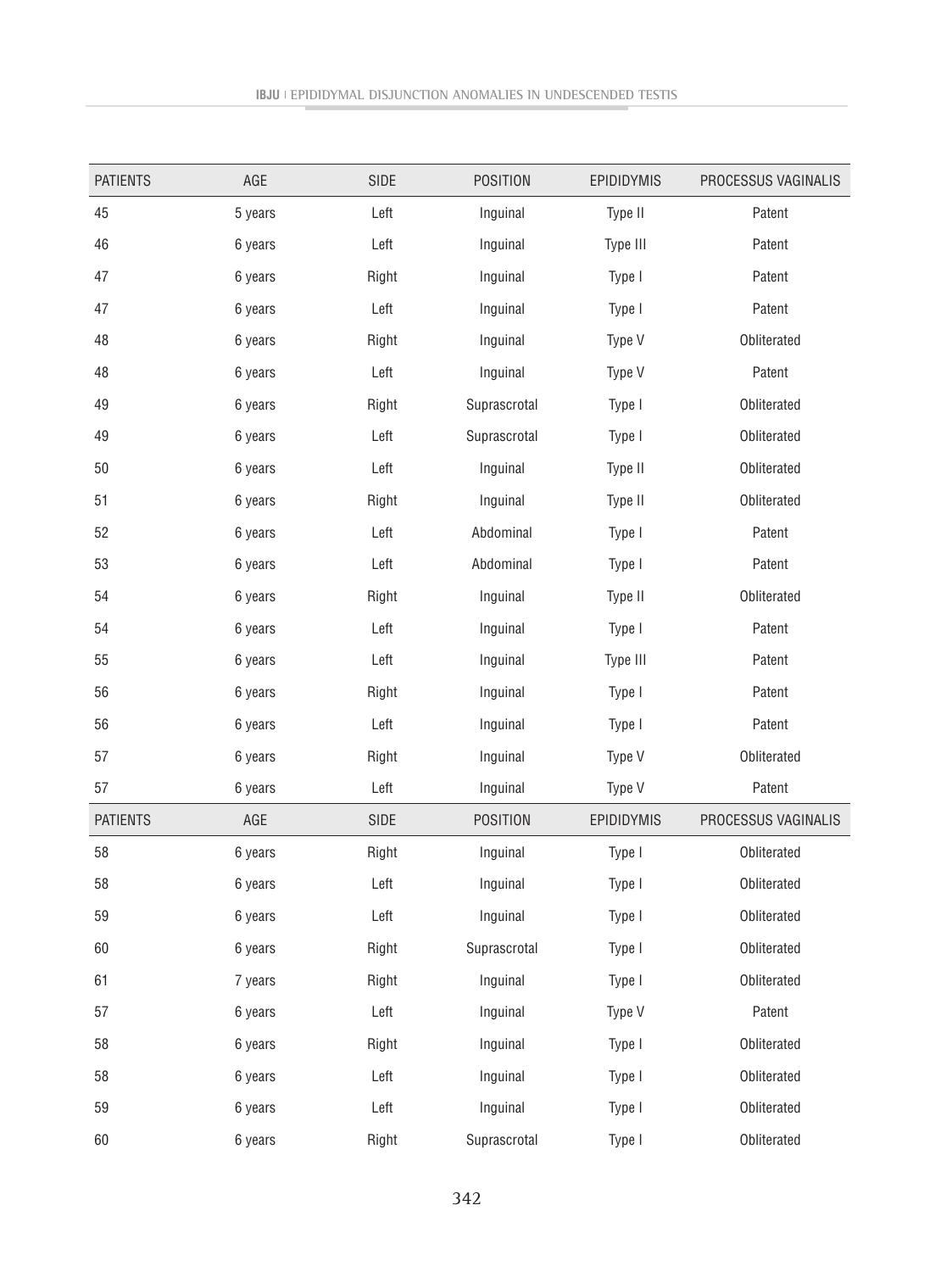| 61              | 7 years | Right        | Inguinal        | Type I     | Obliterated         |
|-----------------|---------|--------------|-----------------|------------|---------------------|
| 62              | 8 years | Left         | Inguinal        | Type I     | Patent              |
| 63              | 8 years | Right        | Inguinal        | Type III   | Obliterated         |
| 63              | 8 years | Left         | Inguinal        | Type III   | Obliterated         |
| 64              | 8 years | Left         | Inguinal        | Type I     | Obliterated         |
| 65              | 8 years | Left         | Inguinal        | Type I     | Patent              |
| 66              | 8 years | ${\sf Left}$ | Inguinal        | Type I     | Obliterated         |
| 67              | 8 years | Right        | Inguinal        | Type III   | Obliterated         |
| 68              | 8 years | Left         | Inguinal        | Type III   | Obliterated         |
| <b>PATIENTS</b> | AGE     | SIDE         | <b>POSITION</b> | EPIDIDYMIS | PROCESSUS VAGINALIS |
| 69              | 9 years | Right        | Abdominal       | Type IV    | Patent              |
| 70              | 9 years | Right        | Inguinal        | Type III   | Patent              |
| 71              | 9 years | Left         | Inguinal        | Type V     | Patent              |
| 72              | 9 years | Right        | Inguinal        | Type I     | Obliterated         |
| 72              | 9 years | Left         | Inguinal        | Type I     | Obliterated         |
| 73              | 9 years | Right        | Suprascrotal    | Type I     | Obliterated         |
| 73              | 9 years | Left         | Suprascrotal    | Type I     | Patent              |
| 74              | 9 years | Right        | Inguinal        | Type II    | Patent              |
| 74              | 9 years | Left         | Inguinal        | Type III   | Obliterated         |
| 75              | 9 years | Right        | Inguinal        | Type IV    | Obliterated         |
| 76              | 9 years | Right        | Abdominal       | Type IV    | Patent              |
| 77              | 9 years | Right        | Inguinal        | Type III   | Patent              |
| 78              | 9 years | Left         | Inguinal        | Type I     | Patent              |
| 79              | 9 years | Right        | Inguinal        | Type III   | Obliterated         |
| 80              | 9 years | Right        | Inguinal        | Type IV    | Obliterated         |
| 80              | 9 years | Left         | Inguinal        | Type I     | Obliterated         |
| 81              | 9 years | Right        | Inguinal        | Type I     | Obliterated         |
| 82              | 9 years | Left         | Inguinal        | Type I     | Patent              |
| 82              | 9 years | Right        | Inguinal        | Type V     | Obliterated         |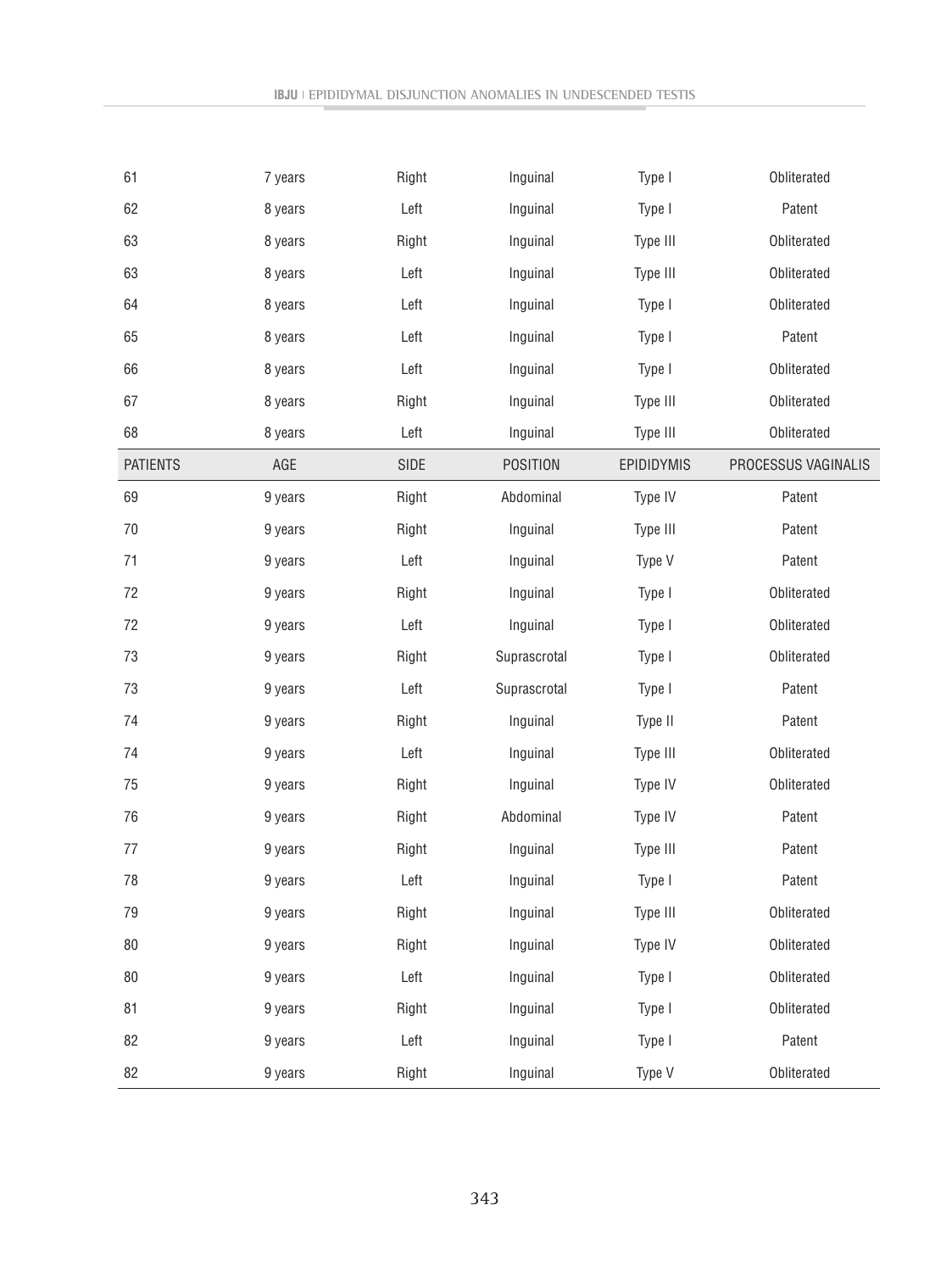| <b>PATIENTS</b> | <b>AGE</b> | <b>SIDE</b> | <b>POSITION</b> | <b>EPIDIDYMIS</b> | PROCESSUS VAGINALIS |
|-----------------|------------|-------------|-----------------|-------------------|---------------------|
| 83              | 9 years    | Left        | Inguinal        | Type II           | Patent              |
| 84              | 9 years    | Right       | Suprascrotal    | Type I            | Patent              |
| 84              | 9 years    | Left        | Suprascrotal    | Type I            | Patent              |
| 85              | 10 years   | Left        | Inguinal        | Type II           | Patent              |
| 86              | 10 years   | Left        | Abdominal       | Type II           | Patent              |
| 87              | 10 years   | Left        | Inguinal        | Type IV           | Patent              |

and/or atresia) in patients with cryptorchidism, confirming the high incidence of this anomaly.

EAs can be classified as disjunction anomalies, epididymal atresia and elongated epididymis (12, 13, 18). In this study, we used the same standard classification proposed by Turek et al. (12) to analyze the relationship between the testis and epididymis and found incidence greater than 18% of the total disjunctions between testis and epididymis and head disjunction of epididymis in patients with cryptorchidism, confirming the high incidence of EAs associated with infertility in this condition. We did not observe epididymal atresia in our sample, which suggests the rarity of this anomaly (1).

The epididymis is anatomically connected to the gubernaculum, which in turn is attached to the testis and scrotum. An interesting and controversial theory suggests that the epididymis is one of the organs responsible for testicular migration, through its peristaltic and secretory activity in the second gestational trimester (20). This theory would explain some cases of cryptorchidism, where the epididymis is separated and located lower than the testis (21).

Mollaeian et al. (1) studied 652 undescended testes and observed epididymal disjunction in 16.87% of the cases. Caterino et al. (22), in a study of 895 patients, and Kim et al. (2) in a study of 110 patients, reported EAs, respectively, in 96% and 65% - a very high rate. Probably this high rate was associated with a classification considering normal relationships between testis and epididymis as anomalies. In this study, we observed EAs in 39 patients (43.7%). Disjunction of epididymal tail was observed in 23 patients (25.3%), and disjunction of epididymal head and total disjunction between the testis and the epididymis (anomalies that could be associated with infertility) were observed in 16 patients (18.4%), a significant number. Infertility can only be determined after a couple is unsuccessful in achieving pregnancy by natural conception after 12 months of unprotected intercourse. Patients with solitary testicles can have normal fertility. A very interesting data in our sample is the presence of total disjunction between the testis and the epididymis (Type 5 epididymal anomaly) in 2 of the 13 patients with bilateral cryptorchidism of our sample (15.38), which would lead these patients to have a great chance of having infertility.

Some studies have found an association of patency of the PV with EAs and cryptorchidism, suggesting there is a common stimulus, probably androgenic, participating in the epididymal development, testicular migration and closure of the PV (3, 23). The PV is usually obliterated after the end of testicular migration (24, 25). The rate of patency of the PV in patients with cryptorchidism ranges from 21.3 to 81.3% (23). We observed patency of the PV found in 74 cases (64.7%) of cryptorchidism, but with no significant correlations with the incidence of EAs. This finding is discordant with several studies in the literature. It can be attributed to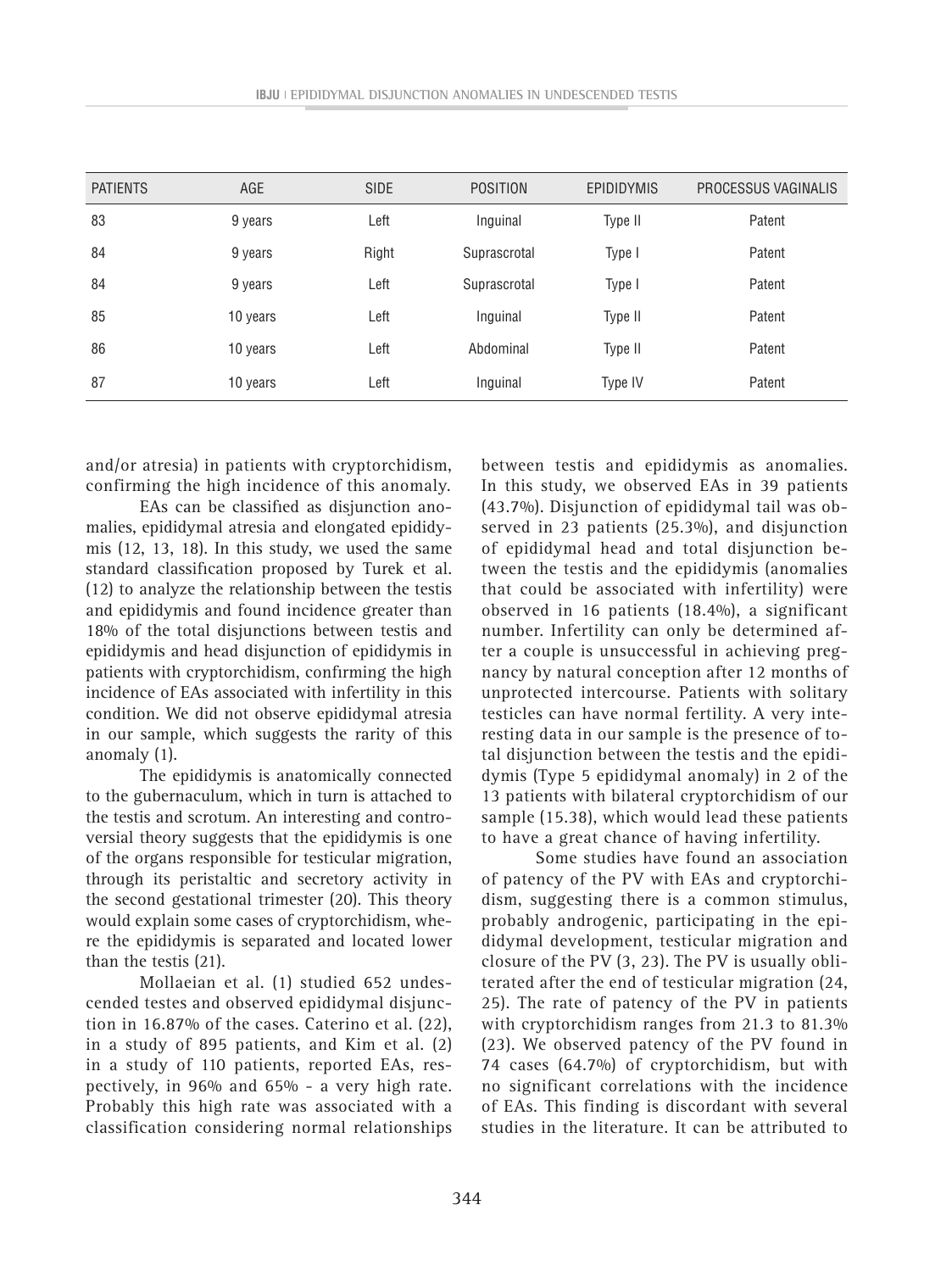the type of classification used to determine EAs. We used the classification that is currently accepted in the literature (12, 13). The anomalies associated with spermatic obstruction (Types IV and V) were observed in 6 cases (16.7%) of obliterated PV and 12 cases (16.2%) of patency of the PV, with no significant difference.

The main limitations of our study are: a) small sample size; b) uneven age distribution; c) impossibility of histological analysis to observe patency of epididymal ducts (due to ethical reasons); and d) we do not have long-term follow- -up of patients with types 4 and 5 epididymal abnormalities to ascertain if they have developed infertility. A perfect study would be to, prospectively, follow patients diagnosed with undescended testis until they reach adulthood.

## **CONCLUSIONS**

We found epididymal anomalies associated with spermatic obstruction in almost 20% of undescended testes and their incidence had no correlation with age, testicular position and patency of the PV. This information needs to be correlated to the infertility risk in this congenital anomaly.

#### **COMPLIANCE WITH ETHICAL STANDARDS**

This study was supported by the National Council for Scientific and Technological Development (CNPQ - Brazil) (Grant number: 301522/2017) and The Rio de Janeiro State Research Foundation (FAPERJ) (Grant number: E26/202.873/2017).

## **ETHICAL APPROVAL**

This study was carried out in accordance with the ethical standards of the hospital's institutional committee on human experimentation. (IRB: 2.770.641, CAAE: 30706720.8.0000.5259)

#### **CONFLICT OF INTEREST**

None declared.

## **REFERENCES**

- 1. Mollaeian M, Mehrabi V, Elahi B. Significance of epididymal and ductal anomalies associated with undescended testis: study in 652 cases. Urology. 1994; 43:857-60.
- 2. Kim SO, Na SW, Yu HS, Kwon D. Epididymal anomalies in boys with undescended testis or hydrocele: Significance of testicular location. BMC Urol. 2015; 15:108.
- 3. Barthold JS, Redman JF. Association of epididymal anomalies with patent processus vaginalis in hernia, hydrocele and cryptorchidism. J Urol. 1996; 156:2054-6.
- 4. Lee T, Han SW, Lee MJ, Kim JH, Choi SK, Cho NH, et al. Pathological characteristics in retractile testis comparing cryptorchid testis. Korean J Urol. 1999; 40:617-22.
- 5. Kollin C, Hesser U, Ritzén EM, Karpe B. Testicular growth from birth to two years of age, and the effect of orchidopexy at age nine months: a randomized, controlled study. Acta Paediatr. 2006; 95:318-24.
- 6. Mikuz G. Update on the pathology of testicular tumors. Anal Quant Cytopathol Histpathol. 2015; 37:75-85.
- 7. Lee PA, Houk CP. Cryptorchidism. Curr Opin Endocrinol Diabetes Obes. 2013; 20:210-6.
- 8. Hutson JM, Thorup J. Evaluation and management of the infant with cryptorchidism. Curr Opin Pediatr. 2015; 27:520- 4.
- 9. Han CH, Kang SH. Epididymal anomalies associated with patent processus vaginalis in hydrocele and cryptorchidism. J Korean Med Sci. 2002; 17:660-2.
- 10. Lao OB, Fitzgibbons RJ Jr, Cusick RA. Pediatric inguinal hernias, hydroceles, and undescended testicles. Surg Clin North Am. 2012; 92:487-504.
- 11. Favorito LA, Riberio Julio-Junior H, Sampaio FJ. Relationship between Undescended Testis Position and Prevalence of Testicular Appendices, Epididymal Anomalies, and Patency of Processus Vaginalis. Biomed Res Int. 2017; 2017:5926370.
- 12. Turek PJ, Ewalt DH, Snyder HM 3rd, Duckett JW. Normal epididymal anatomy in boys. J Urol. 1994; 151:726-7.
- 13. Favorito LA, Sampaio FJ. Anatomical relationships between testis and epididymis during the fetal period in humans (10- 36 weeks postconception). Eur Urol. 1998; 33:121-3.
- 14. Thomas W Sadler. Langman's medical embryology. Baltim ore: Williams & Wilkins, cop. 1995.
- 15. Gill B, Kogan S. Cryptorchidism. Current concepts. Pediatr Clin North Am. 1997; 44:1211-27.
- 16. Rachmani E, Zachariou Z, Snyder H, Hadziselimovic F. Complete testis-epididymis nonfusion anomaly: a typical association with cryptorchid testis. Urol Int. 2012; 89:355-7.